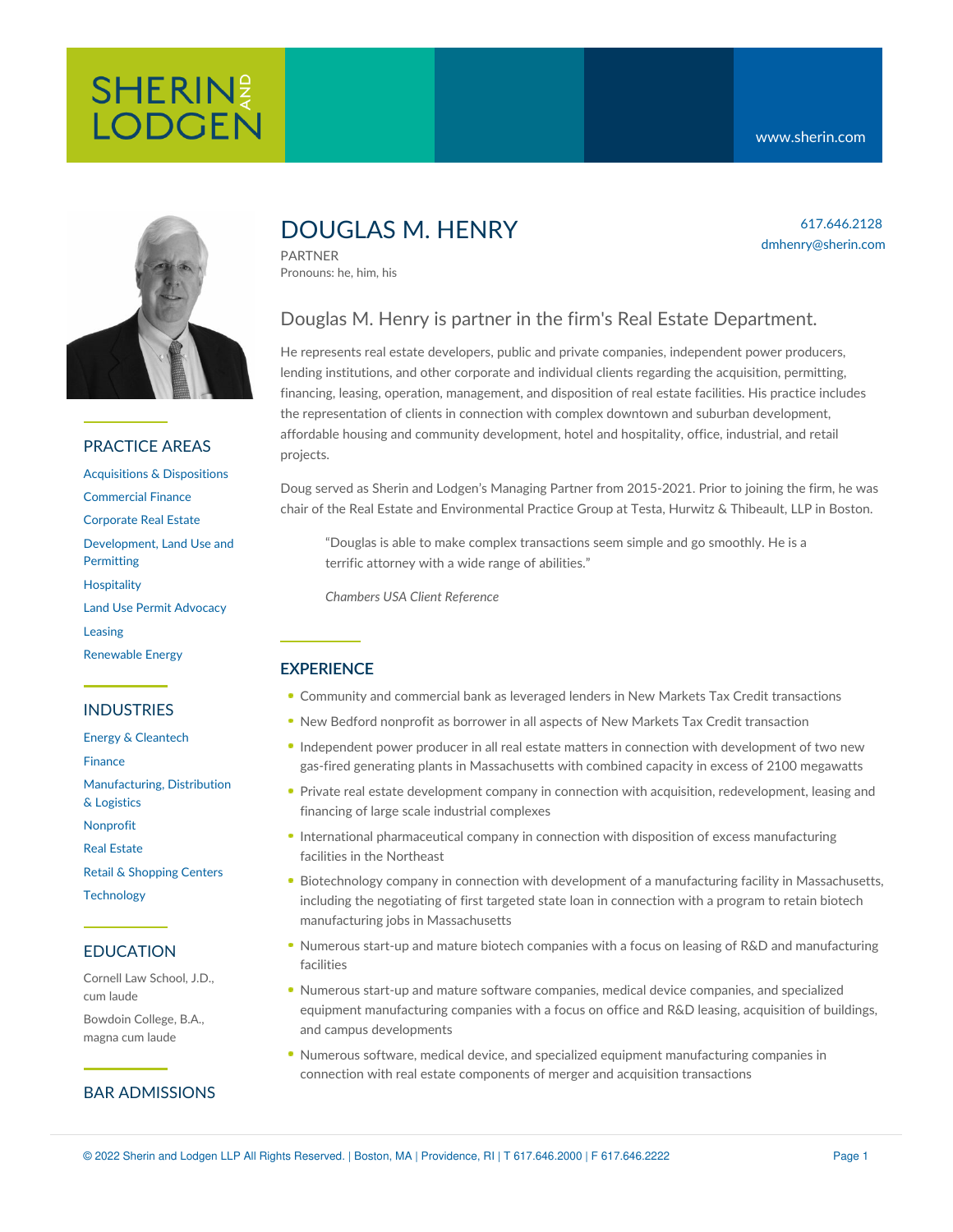

Massachusetts (1985) Maine (1984)

## ACCOLADES

- Ranked in *Chambers USA* for Real Estate Massachusetts
- Included in Massachusetts *Super Lawyers*
- Listed in *The Best Lawyers in America* ©
- Martindale-Hubbell Peer Review Rated: A/V Preeminent<sup>®</sup>

#### SPEAKING ENGAGEMENTS

- "Financing [Community](https://www.sherin.com/wp-content/uploads/sh_files/Documents/DMH%20BAB%20Lowell%20Community.pdf) Health Centers Requires Team Of Experts ," *Banker & Tradesman,* March 2012
- "From Offer to Closing: A Primer for New and Developing Residential and Commercial Real Estate Attorneys," Boston Bar [Association,](http://www.bostonbar.org/sections/real-estate/2012/02/17/tackling-the-basics-real-estate-deals-from-offer-to-closing) February 2012
- "Finding [Financing](https://www.sherin.com/wp-content/uploads/sh_files/News/DMH_BAB_Finding_Financing_in_NMTC_BT.pdf) In New Markets Tax Credits ," *Banker & Tradesman*, with Bethany A. Bartlett, March 2010
- "Purchase and Sale Agreements," *Massachusetts Continuing Legal Education: Commercial Real Estate Basics*, Massachusetts Continuing Legal Education, 2004-2007
- "Assignments and Subletting," speaker, Seminar on Negotiating Leases, Continuing Legal Education International, May 2006
- "Leasing in a Down Economy," program chair and contributor, Massachusetts Continuing Legal Education, May 2002
- "Real Estate Leasing, A Risky Business," program chair, Boston Bar Association Continuing Legal Education, Fall 2000

## **MEMBERSHIPS**

- The Abstract Club
- American Bar [Association](http://www.abanet.org/)
- **Boston Bar [Association](http://www.bostonbar.org/)** 
	- Former secretary
	- Real Estate Section, former chair
	- Leasing Committee, former chair
- Cornell Real Estate [Council](http://realestate.cornell.edu/council/)

## COMMUNITY INVOLVEMENT

- The Lawyer's Clearinghouse on Affordable Housing and [Homelessness,](http://www.lawyersclearinghouse.org/index.php) Inc.
	- **Former President**
	- Co-chair for 2018 Annual Meeting
- [Bowdoin](http://alumni.bowdoin.edu/gateway/page.aspx?pid=818) College Alumni Council
	- **Former member**
- Margaret Chase Smith Foundation
	- Director